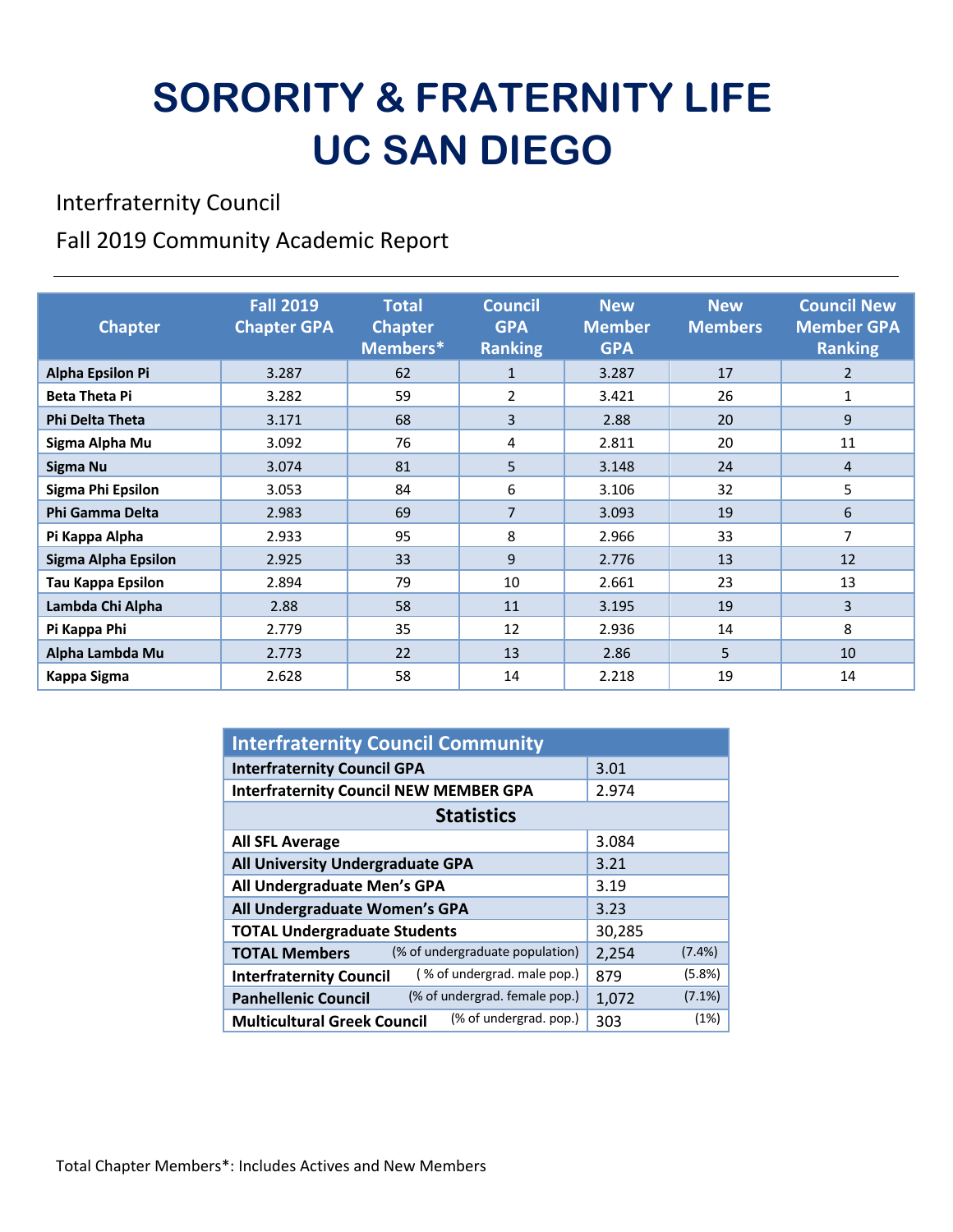# **SORORITY & FRATERNITY LIFE UC SAN DIEGO**

Panhellenic Council

Fall 2019 Community Academic Report

| <b>Chapter</b>           | <b>Fall 2019</b><br><b>Chapter GPA</b> | <b>Total</b><br><b>Chapter</b><br>Members* | <b>Council</b><br><b>GPA</b><br><b>Ranking</b> | <b>New</b><br><b>Member</b><br><b>GPA</b> | <b>New</b><br><b>Members</b> | <b>Council New</b><br><b>Member GPA</b><br><b>Ranking</b> |
|--------------------------|----------------------------------------|--------------------------------------------|------------------------------------------------|-------------------------------------------|------------------------------|-----------------------------------------------------------|
| Kappa Alpha Theta        | 3.328                                  | 93                                         | $\mathbf{1}$                                   | 3.29                                      | 32                           | 4                                                         |
| Alpha Omicron Pi         | 3.298                                  | 86                                         | 2                                              | 3.427                                     | 32                           | 1                                                         |
| Sigma Kappa              | 3.298                                  | 108                                        | $\overline{2}$                                 | 3.328                                     | 36                           | 3                                                         |
| Delta Gamma              | 3.286                                  | 106                                        | 4                                              | 3.373                                     | 34                           | $\overline{2}$                                            |
| Phi Sigma Rho            | 3.249                                  | 79                                         | 5                                              | 3.288                                     | 28                           | 5                                                         |
| Chi Omega                | 3.246                                  | 98                                         | 6                                              | 3.226                                     | 34                           | 6                                                         |
| Pi Beta Phi              | 3.195                                  | 95                                         | $\overline{7}$                                 | 3.214                                     | 41                           | 8                                                         |
| Kappa Kappa Gamma        | 3.192                                  | 95                                         | 8                                              | 3.214                                     | 27                           | 8                                                         |
| Alpha Chi Omega          | 3.189                                  | 81                                         | 9                                              | 3.223                                     | 32                           | 7                                                         |
| Delta Delta Delta        | 3.096                                  | 81                                         | 10                                             | 2.959                                     | 26                           | 12                                                        |
| <b>Alpha Epsilon Phi</b> | 3.078                                  | 49                                         | 11                                             | 3.017                                     | 12                           | 11                                                        |
| Alpha Phi                | 3.077                                  | 101                                        | 12                                             | 3.068                                     | 39                           | 10                                                        |

| <b>Panhellenic Council Community</b>                          |                    |  |  |  |
|---------------------------------------------------------------|--------------------|--|--|--|
| <b>Panhellenic Council GPA</b>                                | 3.218              |  |  |  |
| <b>Panhellenic Council NEW MEMBER GPA</b>                     | 3.229              |  |  |  |
| <b>Statistics</b>                                             |                    |  |  |  |
| <b>All SFL Average</b>                                        | 3.084              |  |  |  |
| All University Undergraduate GPA                              | 3.21               |  |  |  |
| All Undergraduate Men's GPA                                   | 3.19               |  |  |  |
| All Undergraduate Women's GPA                                 | 3.23               |  |  |  |
| <b>TOTAL Undergraduate Students</b>                           | 30,285             |  |  |  |
| (% of undergraduate population)<br><b>TOTAL Members</b>       | $(7.4\%)$<br>2,254 |  |  |  |
| (% of undergrad. male pop.)<br><b>Interfraternity Council</b> | (5.8%)<br>879      |  |  |  |
| (% of undergrad. female pop.)<br><b>Panhellenic Council</b>   | $(7.1\%)$<br>1,072 |  |  |  |
| (% of undergrad. pop.)<br><b>Multicultural Greek Council</b>  | (1%)<br>303        |  |  |  |